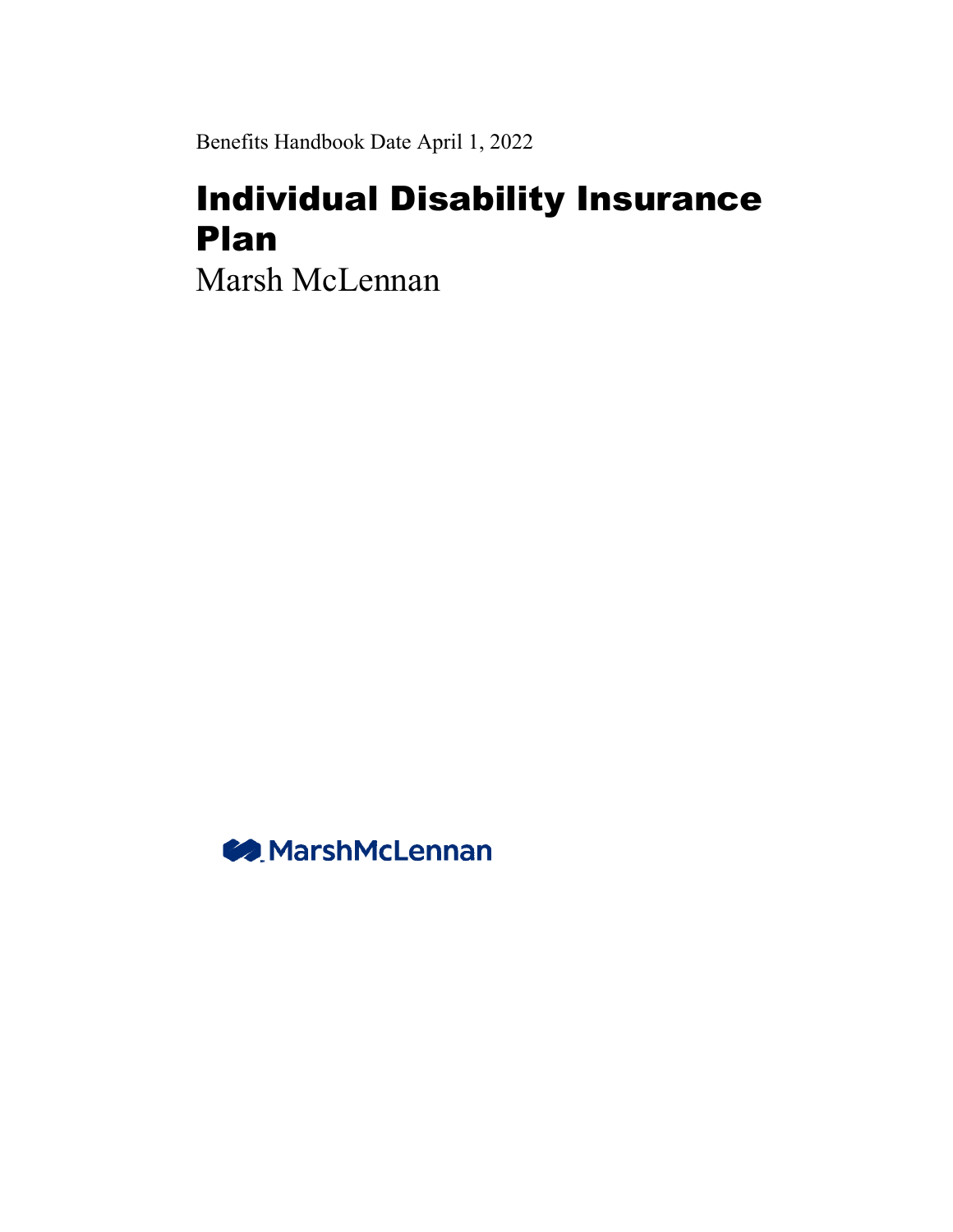## Individual Disability Insurance Plan

*Marsh McLennan offers you the ability to supplement your long term disability insurance protection to cover a higher percentage of your income including bonus and commissions, if you become disabled.* 

*If approved by the Claims Administrator, the Plan provides you with a monthly benefit of 60% of your covered benefit amount, up to \$15,000 per month\* in addition to any benefit you may receive from the Basic Long Term Disability Plan, Optional Long Term Disability Plan and/or Long Term Disability Bonus Income Plan.* 

#### SPD and Plan Document

This section provides a summary of the Individual Disability Insurance Plan (Plan) as of January 1, 2022. This section, together

with the *Administrative Information* section and the applicable section about participation, forms the Summary Plan Description and plan document of the Plan.

Please see "How the Plan Works" on page 8 under "The Plan at a Glance" on page 1 for important information about the calculation of benefits under the Plan.

#### A Note about ERISA

The Employee Retirement Income Security Act of 1974 (ERISA) is a federal law that governs many employer-sponsored plans including this one. Your ERISA rights in connection with this Plan are detailed in the *Administrative Information* section.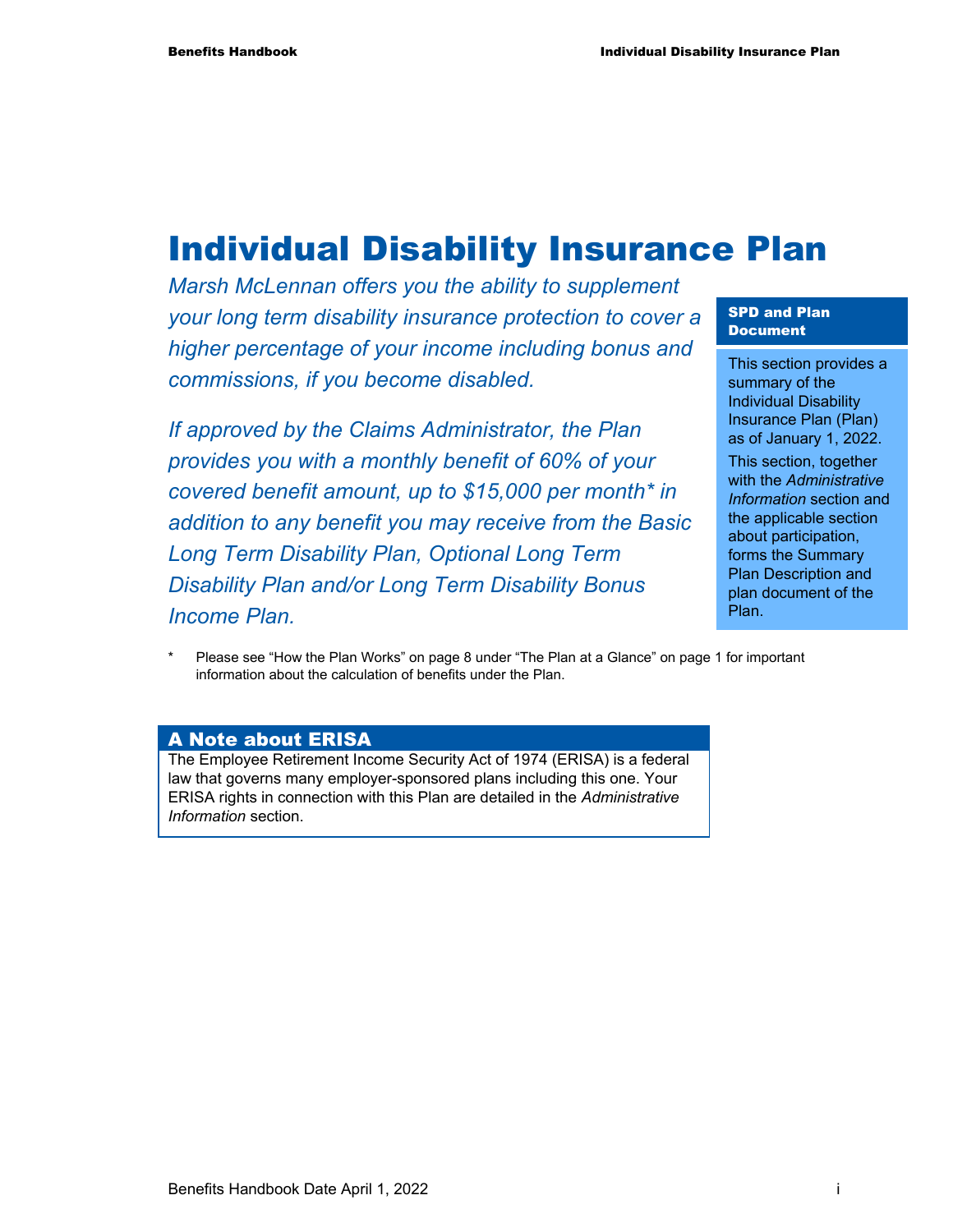## **Contents**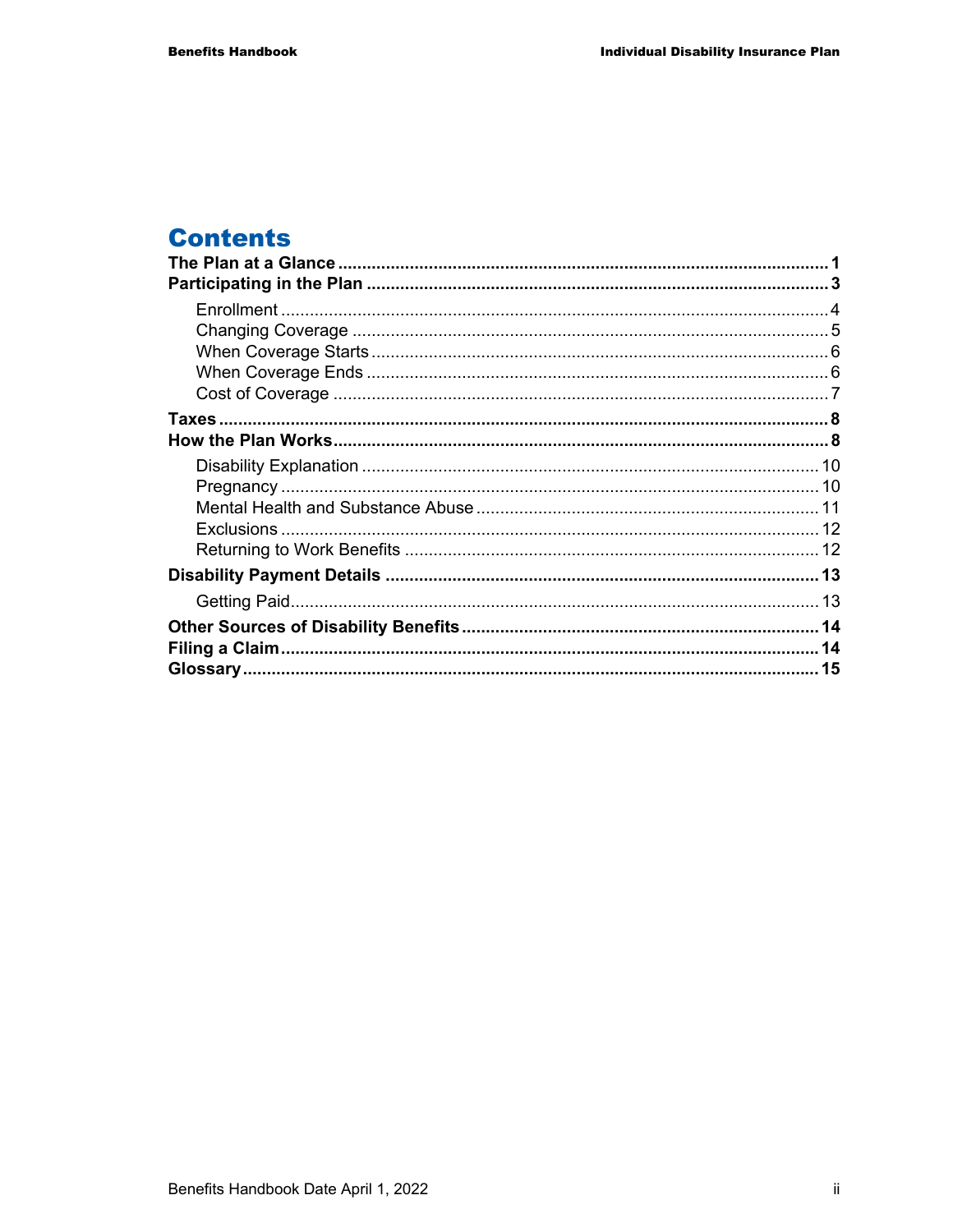| <b>Plan Feature</b>                 | <b>Highlights</b>                                                                                                                                                                                                                                                                                                                                                                                                                                                           |  |  |
|-------------------------------------|-----------------------------------------------------------------------------------------------------------------------------------------------------------------------------------------------------------------------------------------------------------------------------------------------------------------------------------------------------------------------------------------------------------------------------------------------------------------------------|--|--|
| <b>How the Plan</b><br><b>Works</b> | If approved by the CLAIMS ADMINISTRATOR, the Plan provides you with a<br>MONTHLY BENEFIT of 60% of your COVERED BENEFIT AMOUNT, up to<br>\$15,000 per month.                                                                                                                                                                                                                                                                                                                |  |  |
|                                     | The Plan offers two COVERAGE OPTIONS:<br>×                                                                                                                                                                                                                                                                                                                                                                                                                                  |  |  |
|                                     | Maximum coverage option of 60% of monthly ELIGIBLE INSURABLE<br>INCOME up to a maximum of \$15,000 per month.*                                                                                                                                                                                                                                                                                                                                                              |  |  |
|                                     | Reduced coverage option of 50% of your monthly maximum<br>Individual Disability Insurance benefit.*                                                                                                                                                                                                                                                                                                                                                                         |  |  |
|                                     | The Plan provides you with the monthly benefit stated in your Individual<br>ш<br>Disability Insurance policy.                                                                                                                                                                                                                                                                                                                                                               |  |  |
|                                     | See "How the Plan Works" on page 8 for details.<br>×,                                                                                                                                                                                                                                                                                                                                                                                                                       |  |  |
|                                     | *Importantly, the calculation of the Individual Disability Insurance<br>benefit payable to you upon a Disability is automatically reduced by the<br>value of benefits offered under the Marsh & McLennan Companies<br>Basic Long Term Disability Plan (Basic LTD), Optional Long Term<br>Disability Plan (Optional LTD) and Long Term Disability Bonus Income<br>Plan (Bonus LTD), regardless of whether you participate in the<br><b>Optional LTD and Bonus LTD plans.</b> |  |  |
| Eligibility                         | If you are an employee of Marsh & McLennan Companies or any<br>ш<br>subsidiary or affiliate of Marsh & McLennan Companies and you meet<br>the eligibility criteria, you are eligible to participate in the Individual<br>Disability Insurance Plan.                                                                                                                                                                                                                         |  |  |
|                                     | See "Participating in the Plan" on page 3 for details.<br>ш                                                                                                                                                                                                                                                                                                                                                                                                                 |  |  |
| <b>Enrollment</b>                   | The Individual Disability Insurance plan year starts September 1 <sup>st</sup> . As a<br>ш<br>newly eligible participant, you can enroll in the Plan during the Annual<br>Enrollment period (normally in July of each year).                                                                                                                                                                                                                                                |  |  |
|                                     | See "Participating in the Plan" on page 3 for details.<br>ш                                                                                                                                                                                                                                                                                                                                                                                                                 |  |  |
| <b>Cost of Coverage</b>             | If you elect Individual Disability Insurance coverage, you pay the full cost<br>ш<br>for coverage.                                                                                                                                                                                                                                                                                                                                                                          |  |  |
|                                     | See "Participating in the Plan" on page 3 for details.<br>u,                                                                                                                                                                                                                                                                                                                                                                                                                |  |  |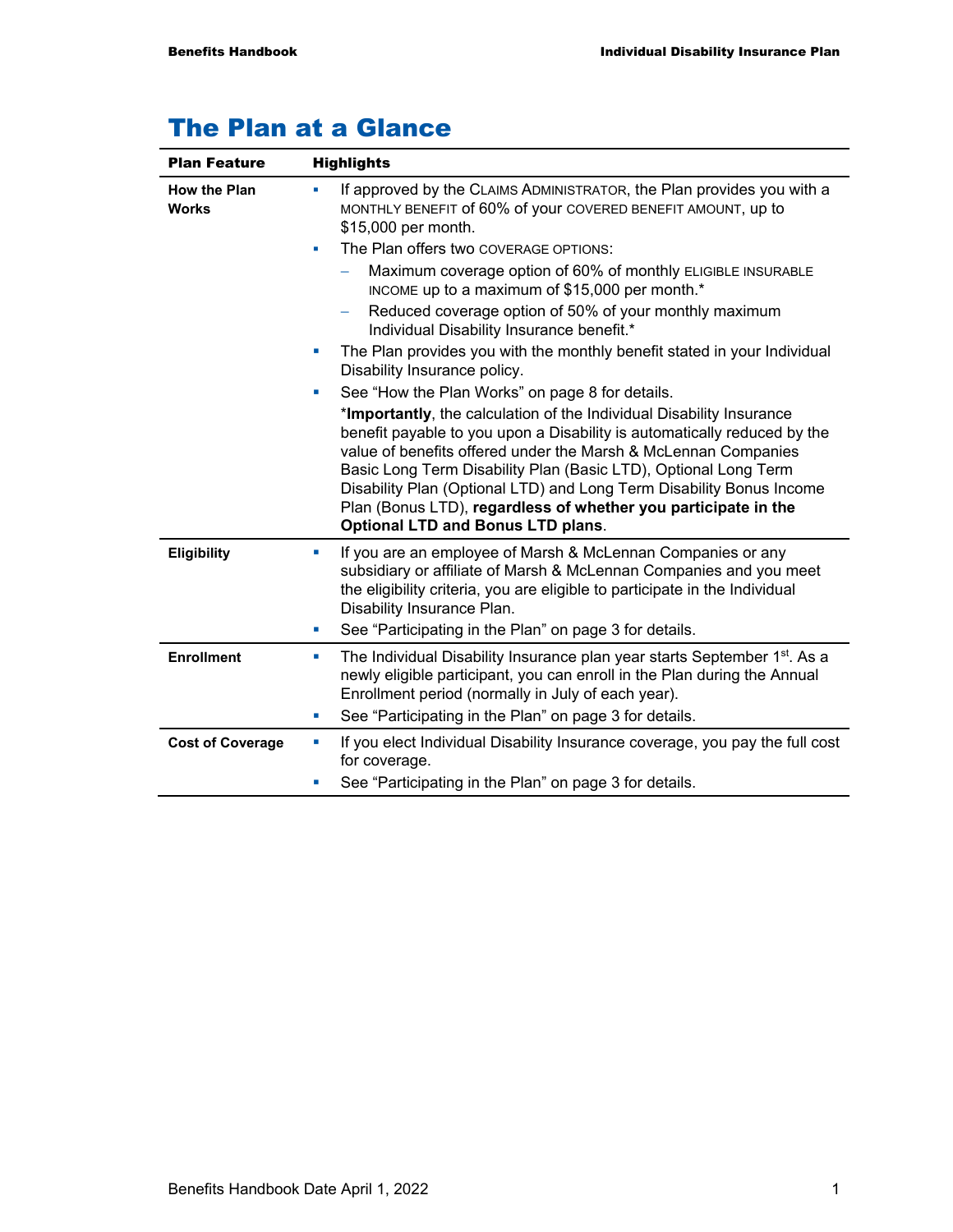| <b>Plan Feature</b> | <b>Highlights</b>                                                                        |
|---------------------|------------------------------------------------------------------------------------------|
| <b>Contact</b>      | For more information, contact:                                                           |
| Information         | Unum Group (Unum)                                                                        |
|                     | The Benefits Center                                                                      |
|                     | P.O. Box 100262                                                                          |
|                     | Columbia, SC 29202-3262                                                                  |
|                     | Phone: +1 800 633 7490 (Monday through Friday 8:00 am $-$ 8:00 pm ET)                    |
|                     | Fax: +1 866 562 4794                                                                     |
|                     | For filing a claim, contact:                                                             |
|                     | Unum Group (Unum)                                                                        |
|                     | The Benefits Center                                                                      |
|                     | P.O. Box 100262                                                                          |
|                     | Columbia, SC 29202-3262                                                                  |
|                     | Phone: +1 888 226 7959 (Monday through Friday, 8:00 am – 8:00 pm ET)                     |
|                     | Fax: +1 866 562 4794                                                                     |
|                     | Email: benefitsintake@unum.com                                                           |
|                     | www.unum.com/claims                                                                      |
|                     | For claims appeal, contact:                                                              |
|                     | Unum Group (Unum)                                                                        |
|                     | The Appeals Unit                                                                         |
|                     | P.O. Box 15112                                                                           |
|                     | Worcester, MA 01515-0112                                                                 |
|                     | Fax: +1 866 562 4794                                                                     |
|                     | Marsh McLennan does not administer this Plan. Unum's decisions are final<br>and binding. |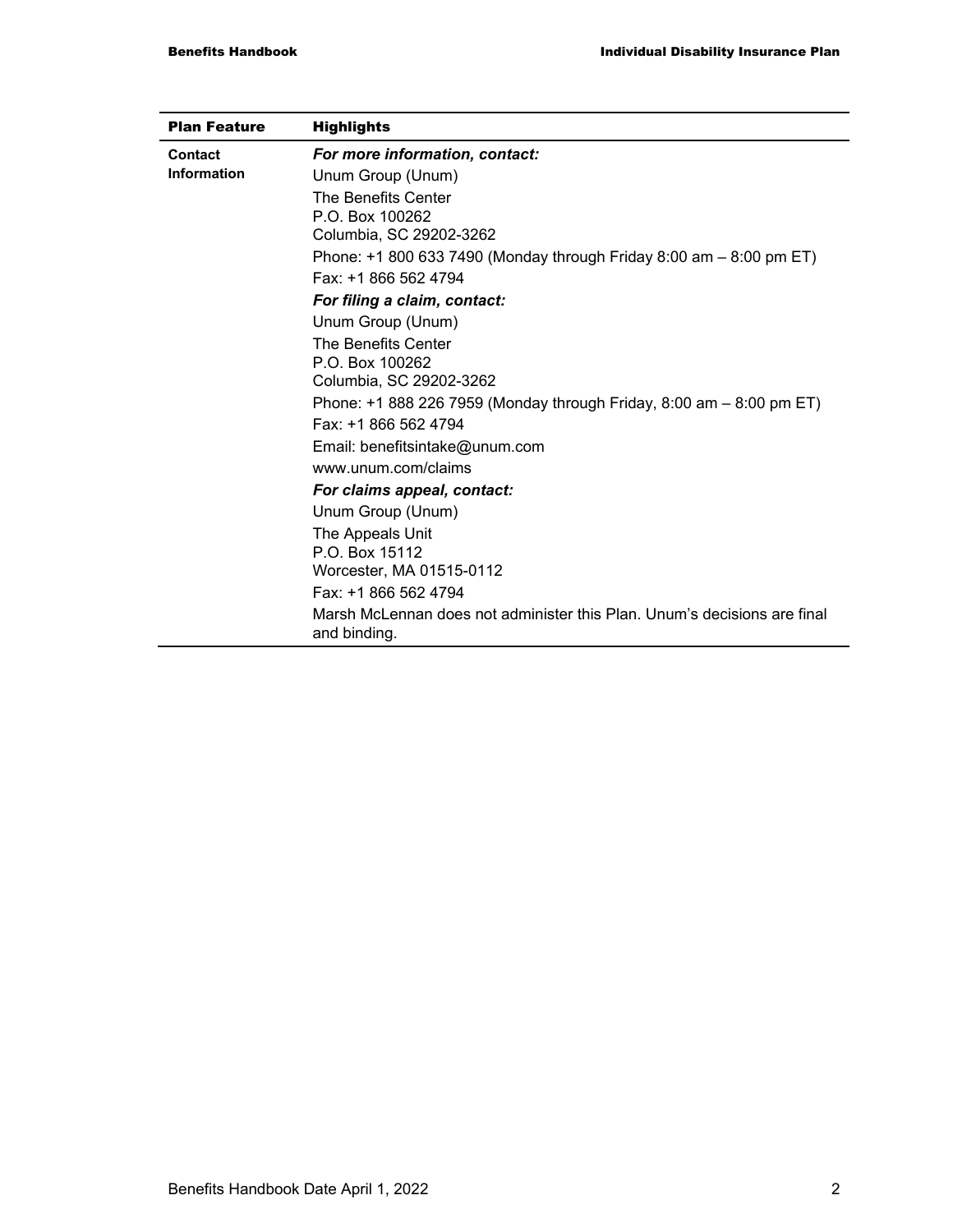## Participating in the Plan

#### *Eligibility*

If you are an employee of Marsh & McLennan Companies or any subsidiary or affiliate of Marsh & McLennan Companies and you meet the requirements set forth below, you are eligible to participate in the Individual Disability Insurance Plan.

### *Eligibility Requirements Marsh & McLennan Companies Employees (other than MMA)*

You are eligible if you are an employee classified on payroll as a US regular employee of Marsh & McLennan Companies or any subsidiary or affiliate of Marsh & McLennan Companies (other than Marsh & McLennan Agency LLC and any of its subsidiaries (MMA)). In addition, you must have ELIGIBLE INSURABLE INCOME as defined for purposes of the Individual Disability Insurance Plan. See "What is Eligible Insurable Income for the Individual Disability Insurance Plan?" on page 4 for details.

Individuals who are classified on payroll as temporary employees, who are compensated as independent contractors or who are employed by any entity in Bermuda, Barbados or Cayman Islands are not eligible to participate.

#### *MMA Employees*

You are eligible if you are an employee classified on payroll as a US regular employee of Marsh & McLennan Agency LLC – Corporate (MMA-Corporate), Marsh & McLennan Agency LLC – Northeast (MMA-Northeast) Marsh & McLennan Agency LLC – Alaska (MMA-Alaska) or Marsh & McLennan Agency LLC, Private Client Services – National Region (MMA PCS – National). In addition, you must have eligible insurable income as defined for purposes of the Individual Disability Insurance Plan. See "What is Eligible Insurable Income for the Individual Disability Insurance Plan?" on page 4 for details.

Individuals who are classified on payroll as temporary employees or who are compensated as independent contractors are not eligible to participate.

#### "You," "Your," and "Employee"

As used throughout this plan summary, "employee", "you" and "your" always mean:

- For Marsh & **McLennan Companies** participants: a US regular employee of Marsh & McLennan Companies or any subsidiary or affiliate of Marsh & **McLennan** Companies (other than MMA).
- For MMA participants: a US regular employee of MMA-Corporate, MMA-Alaska, MMA-Northeast or Marsh & McLennan Agency LLC, Private Client Services – National Region (MMA PCS – National).

In addition, references in this section to Marsh & McLennan Companies mean Marsh McLennan.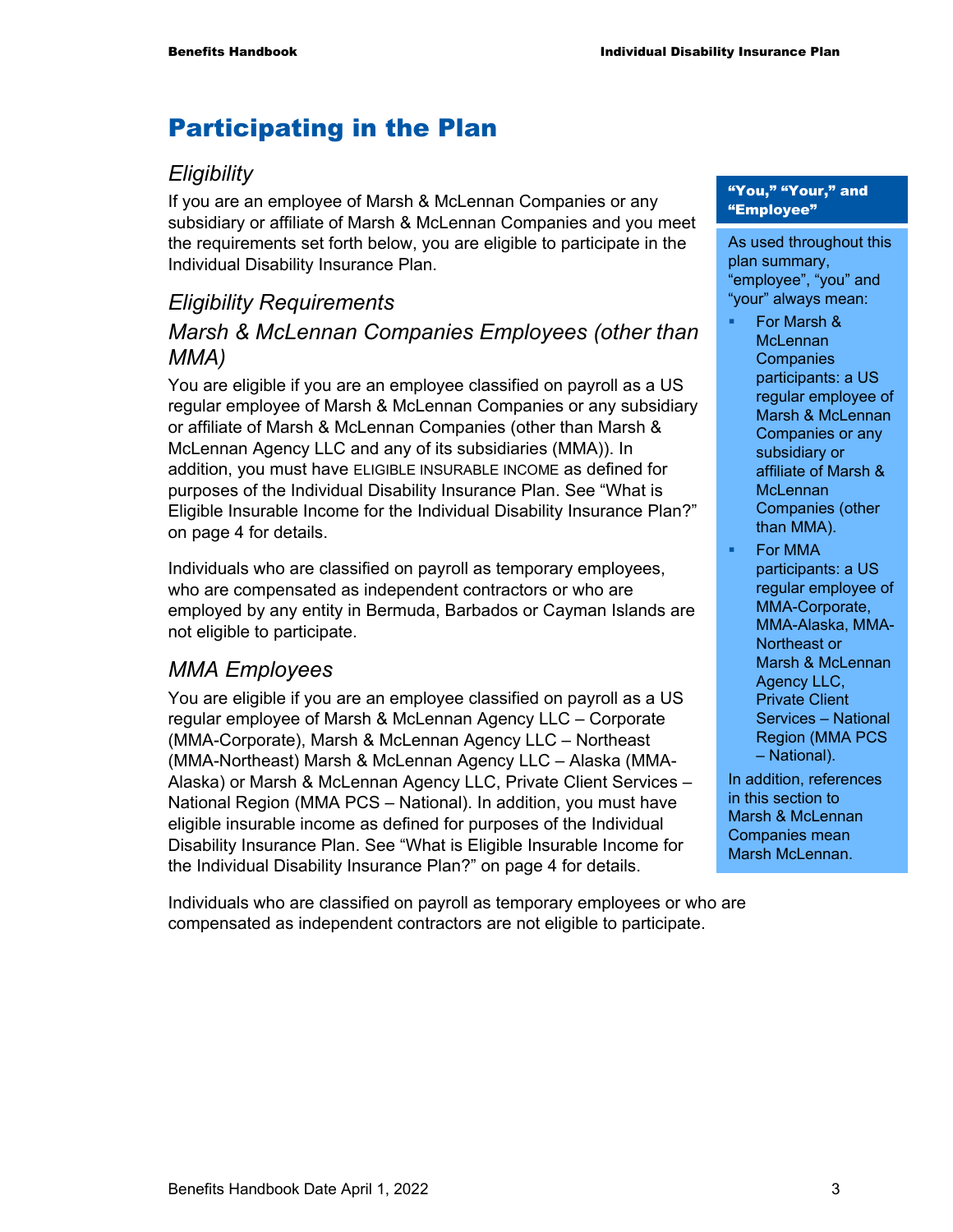#### Enrollment

The Individual Disability Insurance Plan year starts on September 1<sup>st</sup>.

As a newly eligible participant, you can:

 enroll in an applicable coverage option during the Plan's enrollment period without going through MEDICAL UNDERWRITING.

As a currently eligible participant with waived coverage, you can:

 enroll in an applicable coverage option during the Plan's enrollment period with medical underwriting.

Coverage begins September 1 if you elect coverage when you are first eligible.

#### *What is Eligible Insurable Income for the Individual Disability Insurance Plan?*

The ELIGIBLE INSURABLE INCOME includes any one or more of the following:

- a minimum annual base salary of \$520,000; or
- current year bonus compensation as defined by the Marsh & McLennan Companies Long Term Disability Bonus Income\* Plan of \$300,000 or higher; or
- commissionable compensation of \$10,000 or more paid as of December 31 of the previous year.

Importantly, the calculation of the Individual Disability Insurance benefit amount is automatically reduced by the value of benefits offered under the Marsh & McLennan Companies Basic Long Term Disability (Basic LTD), Optional Long Term Disability (Optional LTD) and Long Term Disability Bonus Income Plan (Bonus LTD), **regardless of whether you participate in the Optional LTD and Bonus LTD plans**.

For definition of bonus compensation under the Marsh & McLennan Companies Long Term Disability Bonus Income Plan, see the *Long Term Disability Bonus Income Plan* section.

#### *How do I enroll?*

During the enrollment period, you will be provided with specific instructions for enrolling and the time frame for enrolling.

Coverage begins September 1 if you elect coverage during the enrollment period when you are first eligible.

#### *Do I have to go through medical underwriting to get coverage from the Individual Disability Insurance Plan?*

If you enroll in the timeframe specified when you are first eligible, medical underwriting is not required. You will only need to answer a few questions related to being actively at work and recent hospitalizations.

If you do not enroll in the timeframe specified when you are first eligible, medical underwriting may be required.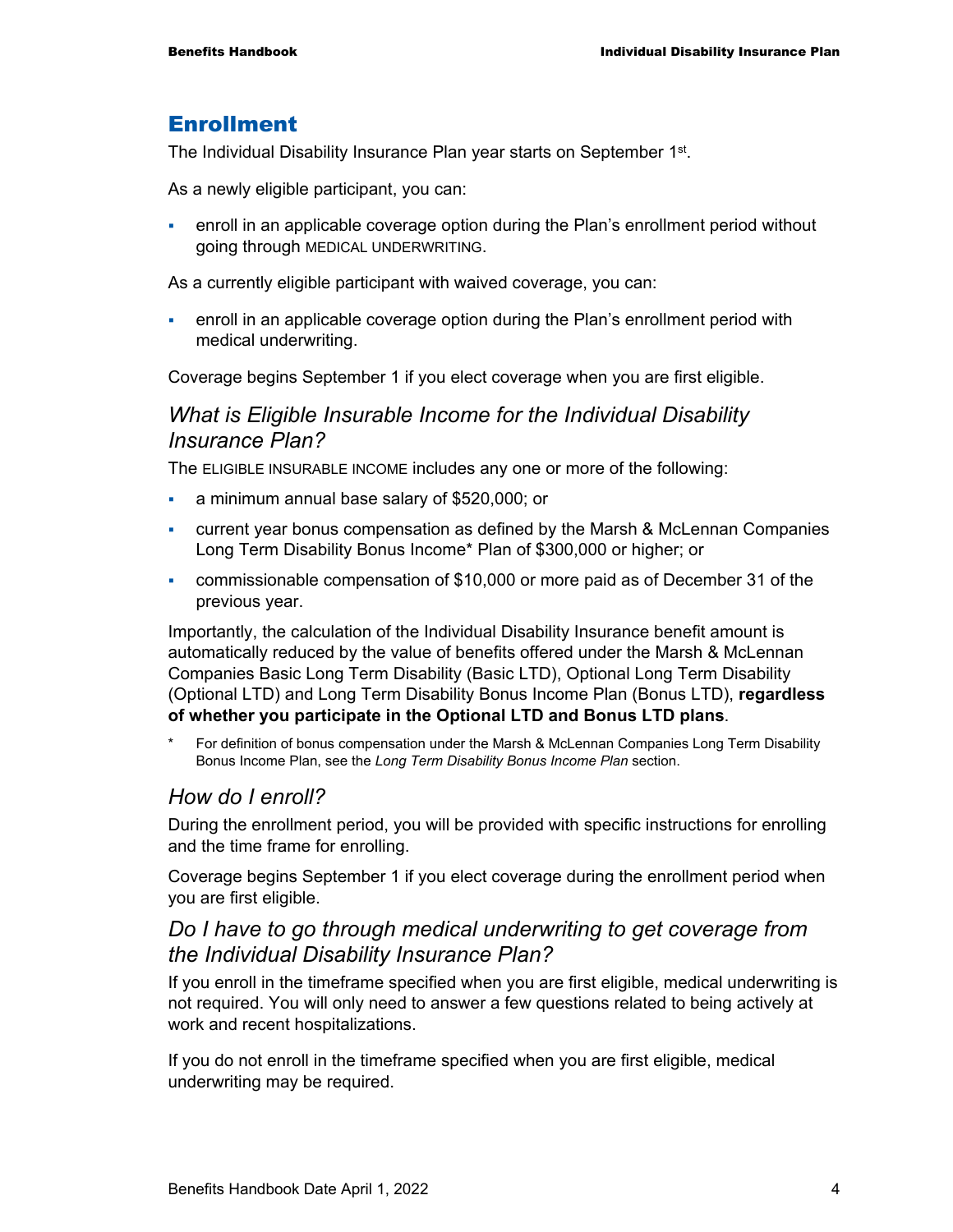#### *What does "No Medical Underwriting Required" mean?*

If you are newly eligible and enroll during a designated enrollment period and are actively at work, you will not be required to go through full medical underwriting. You will only need to answer a few questions related to being actively at work and recent hospitalizations. No medical history records will need to be submitted and no physician visit will be required. If you defer enrollment until a subsequent year, you may be subject to full medical underwriting at that time. For Catastrophic Disability Benefits, you will be asked to meet additional requirements.

### *What is Guaranteed Standard Issue (GSI) coverage?*

Guaranteed Standard Issue (GSI) is the MONTHLY BENEFIT amount that you can apply for without medical underwriting. GSI coverage is contingent on your answering a few questions in regard to being actively at work and recent hospitalizations at the time you submit your application for Individual Disability Insurance coverage.

#### *What is the GSI benefit maximum?*

The GSI benefit maximum is \$15,000 per month. Your individual GSI benefit amount is calculated based on the Individual Disability Insurance plan design and your Eligible Insurable Income and could be less than the maximum.

#### *Can the terms of my Individual Disability Insurance policy be changed without my consent?*

No. As long as premiums are paid on time, your Individual Disability Insurance policy cannot be canceled and the policy provisions cannot be changed. The premiums for your policy will not change unless you choose to increase your coverage during a future enrollment.

#### *Do I have to re-enroll for coverage each year?*

You do not need to re-enroll for coverage each year. Once enrolled, your coverage will either stay the same or automatically increase as your covered compensation increases. You can also choose not to increase your coverage as your covered compensation increases and your policy and premium will remain the same. See "Will my cost change for Individual Disability Insurance coverage?" on page 7 for more information.

### Changing Coverage

Contact Unum at +1 800 733 7490 to change coverage.

#### *Can I change my Individual Disability Insurance Plan coverage option?*

You can decrease your coverage option or end coverage at any time during the year. However, if you decrease or cancel coverage, you cannot revert back to the original coverage level without MEDICAL UNDERWRITING.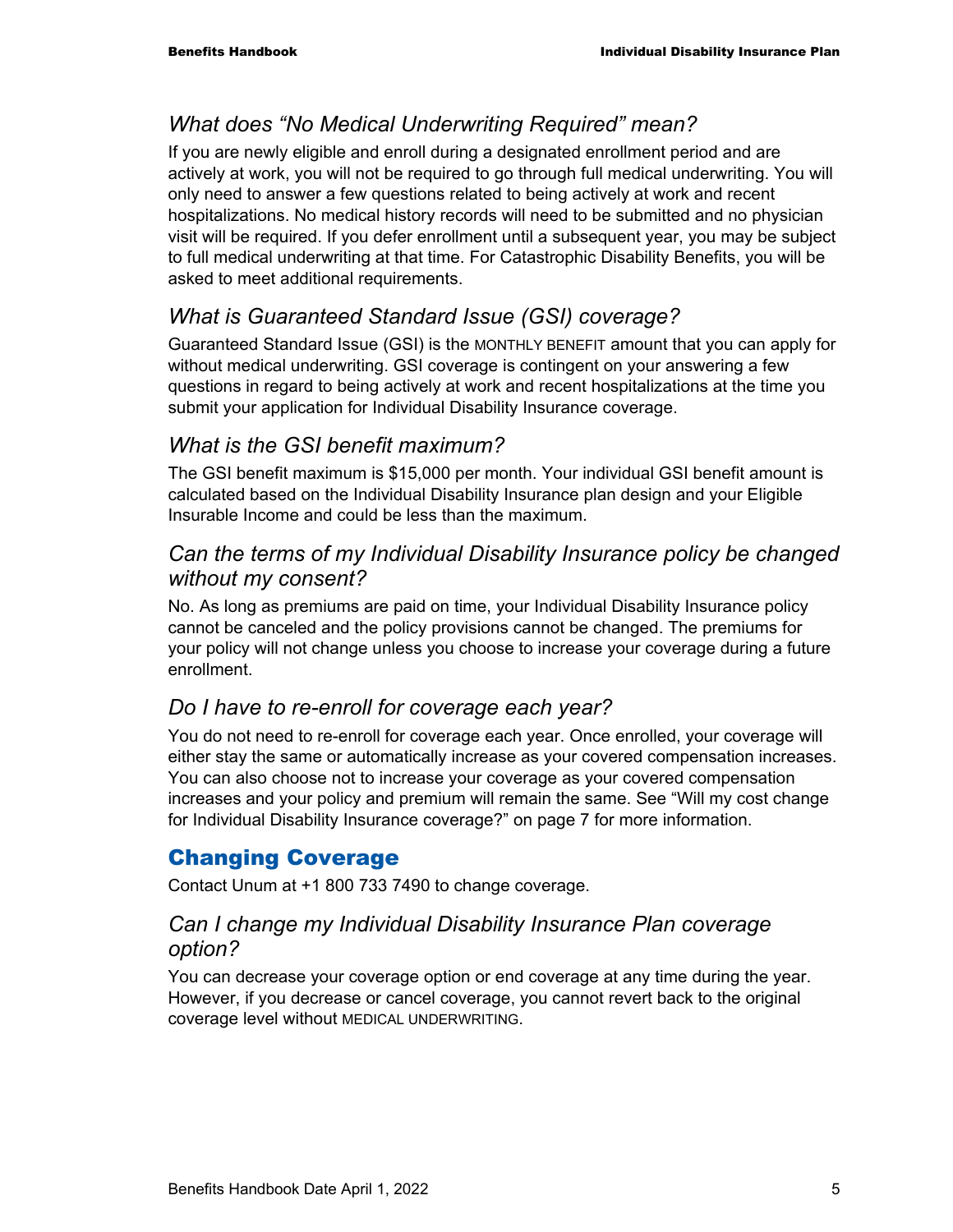#### *Can I increase my Individual Disability Insurance benefit in future years?*

Yes. You have the option of increasing your benefit amount as your ELIGIBLE INSURABLE INCOME increases with no medical underwriting, up to the Guaranteed Standard Issue maximum coverage option benefit payable of \$15,000 per month. Your premium will increase for the additional benefit amount, or you can choose not to have your Individual Disability Insurance benefit increased and your premium will remain the same. Notification of increases will generally take place on or about the time of each year's annual enrollment period and changes may occur each September 1. Your premium for your initial Individual Disability Insurance policy benefit will not increase. See "Will my cost change for Individual Disability Insurance coverage?" on page 7 for more information.

#### *Can I discontinue Individual Disability Insurance at any time?*

Yes, you may terminate Individual Disability Insurance coverage at any time. Contact Unum to cancel your coverage.

#### When Coverage Starts

Coverage starts on September 1 if you:

- **are ACTIVELY-AT-WORK, and**
- elected coverage when you were first eligible, and
- application for coverage is approved by Unum.

If you are absent from work due to DISABILITY or leave of absence on the date your coverage would have become effective, your coverage will not become effective until you work one regular working day. Unum will only issue an Individual Disability Insurance policy to eligible individuals who are actively-at-work.

#### When Coverage Ends

#### *When does eligibility in the Plan end?*

Your eligibility for Individual Disability Insurance Plan coverage will continue until the earliest of the following:

- $\cdot$  the date of your death
- the date the Plan is terminated
- the date you discontinue coverage
- the date your employment is terminated
- non-payment of premium.

The Plan includes a portability feature that allows you to continue coverage on a direct bill basis after your termination of employment.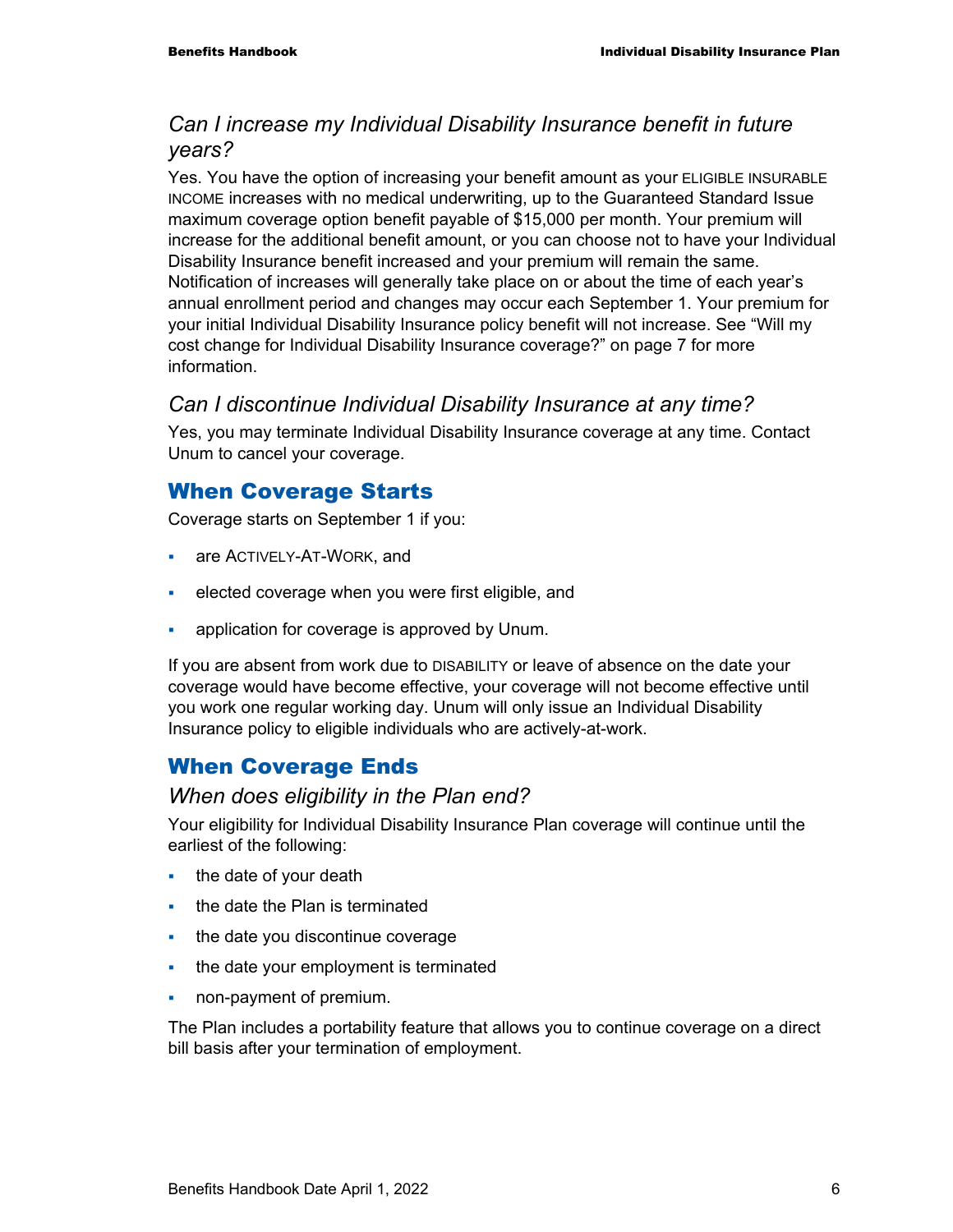#### *Can I take my Individual Disability Insurance policy with me if I leave the Company?*

Yes. You own this policy and you can take it with you and retain the same rate including the discount applicable because it is offered to employees of Marsh McLennan.

#### *How do I continue my Individual Disability Insurance policy when I leave the Company?*

If for any reason your employment with Marsh McLennan is terminated (including if you transfer employment to a non-participating entity within Marsh & McLennan Agency LLC), you are eligible to continue coverage under your Individual Disability Insurance policy. When Marsh McLennan notifies Unum of your termination of employment, Unum will provide you with a description of the rules regarding portability and how you can continue coverage under your individual policy.

### Cost of Coverage

If you elect Individual DISABILITY Insurance coverage, you pay the full cost for coverage. The cost is based on your age, tobacco use, occupation and coverage amount (which is based on your ELIGIBLE INSURABLE INCOME) at the time your coverage becomes effective.

Your cost is guaranteed to stay the same until your 65<sup>th</sup> birthday or fifth anniversary of the policy, if later. Generally, the younger you are when you purchase your coverage, the lower your premium will be.

#### *Is the cost of Individual Disability Insurance discounted?*

Yes. Your rate is discounted by 25% because Individual Disability Insurance is being offered through Marsh McLennan. The rate shown in your personalized enrollment materials reflect this discount.

#### *Are the premiums the same for tobacco users and non-tobacco users and do the rates vary by gender?*

Tobacco users' rates are approximately 25% higher than non-tobacco users. Rates are the same for men and women.

#### *Will my cost change for Individual Disability Insurance coverage?*

Your cost is guaranteed to stay the same until your 65<sup>th</sup> birthday or fifth anniversary of the policy, if later.

Each year, benefits will be reviewed based on adjustments in your income. If it is determined that, based on a compensation adjustment, you are eligible to increase your benefit/coverage, Unum will send you a letter of notification via mail about the coverage, increase amount and corresponding premium. Your Individual Disability Insurance policy benefit and the corresponding cost will automatically be adjusted (up to the plan maximum MONTHLY BENEFIT), unless you affirmatively decline the increase by returning the letter of notification to Unum. You will pay an additional premium for the new coverage based on your attained age. The cost of your initial coverage amount will not increase. Generally, these changes may occur each September 1.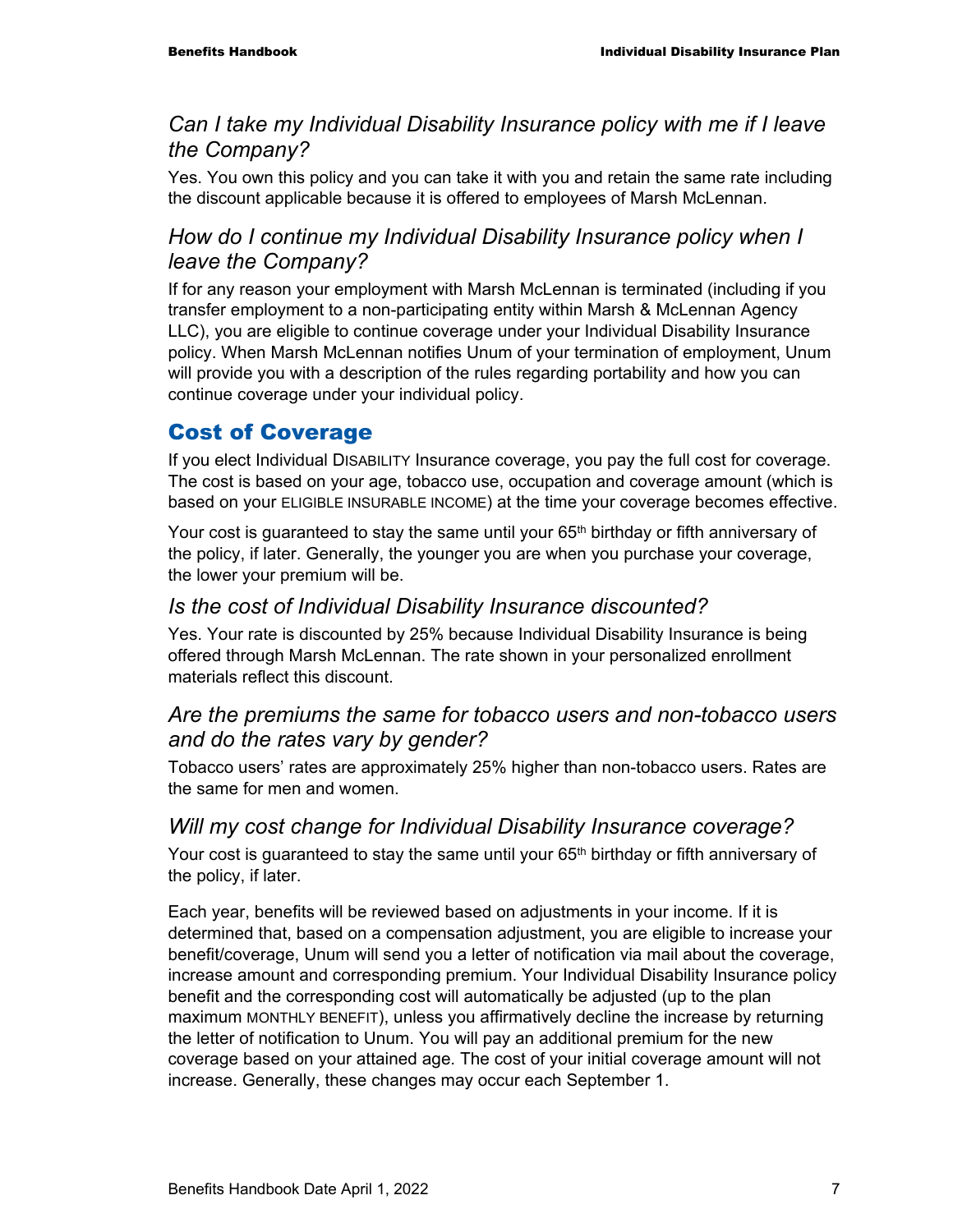#### *Is there a waiver of premiums once I am certified as disabled?*

After 90 days of disability, all future premiums will be waived while you receive benefits under the policy and any premium paid during the 90 day period will be refunded.

## Taxes

#### *Do I pay for coverage with before-tax or after-tax dollars?*

You pay for your Individual Disability Insurance Plan with after-tax dollars which are deducted from your paycheck.

#### *Do I pay taxes on the long term disability payments I receive?*

Your Individual Disability Insurance benefit is not taxable.

## How the Plan Works

The Individual DISABILITY Insurance Plan provides an additional level of income replacement for ELIGIBLE INSURABLE INCOME if you elect coverage. Approved benefits begin to be paid after you satisfy the 180 day ELIMINATION PERIOD (waiting period) after the date you become disabled.

The Plan offers two COVERAGE OPTIONS: (1) maximum coverage option: 60% of monthly eligible insurable income, up to a monthly maximum of \$15,000, (2) 50% of your monthly maximum IDI benefit. *If you are approved by the* CLAIMS ADMINISTRATOR*, the Plan provides you with the* MONTHLY BENEFIT *stated in your Individual Disability Insurance policy.*

Importantly, the calculation of the Individual Disability Insurance benefit payable to you upon a disability is automatically reduced by the value of benefits offered under the Marsh & McLennan Companies Basic Long Term Disability Plan (Basic LTD), Optional Long Term Disability Plan (Optional LTD) and Long Term Disability Bonus Income Plan (Bonus LTD), **regardless of whether you participate in the Optional LTD and Bonus LTD plans**.

#### *How is the Individual Disability Insurance benefit calculated?*

Your Individual Disability Insurance Plan benefit is calculated based on 60% of your Eligible Insurable Income less the value of benefits offered under the Marsh & McLennan Companies Basic Long Term Disability, Optional Long Term Disability and Long Term Disability Bonus Income plans (collectively, Marsh & McLennan Companies Group LTD), up to a maximum of \$15,000 per month. The calculation uses a Bonus LTD assumption of an election for coverage of 100% of your bonus.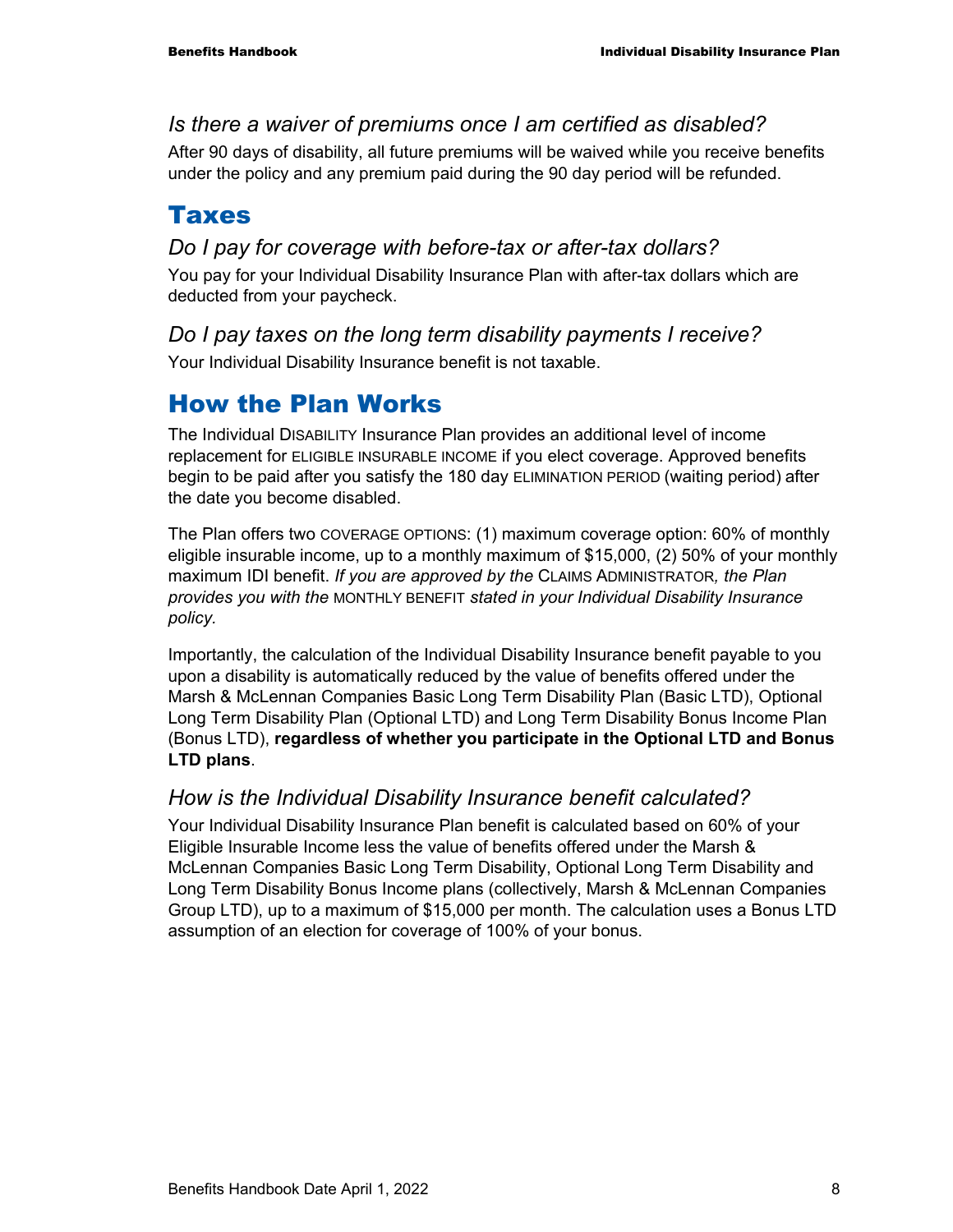Below is an example of the Individual Disability Insurance calculation for a colleague with Eligible Insurable Income that includes an annual base salary of \$500,000, an eligible bonus under Bonus LTD of \$500,000 and no commissions.

| Sample Individual Disability Insurance Benefit Calculation |
|------------------------------------------------------------|
|                                                            |

#### Annual Base Salary: \$500,000 Bonus: \$500,000 Commissions: \$0

| А. | <b>Total Eligible Insurable Income</b>                                                                                                        | \$1,000,000 |
|----|-----------------------------------------------------------------------------------------------------------------------------------------------|-------------|
| В. | <b>IDI Benefits Percentage</b>                                                                                                                | 60%         |
| C. | Total Annual Individual Disability Insurance Plan Benefit (A x B)                                                                             | \$600,000   |
| D. | Total Monthly Individual Disability Insurance Plan Benefit (C/12)                                                                             | \$50,000    |
| E. | <b>Monthly Marsh &amp; McLennan Companies Group LTD Benefit*+</b>                                                                             | \$40,000    |
| F. | <b>Total Monthly Individual Disability Insurance Plan Benefit Minus Total</b><br>Marsh & McLennan Companies Monthly Group LTD Benefit (D - E) | \$10,000    |
| G. | <b>Option 1: Individual Disability Insurance Plan Monthly Maximum</b><br><b>Coverage Option Benefit</b>                                       | \$10,000    |
|    | <b>Option 2: Individual Disability Insurance Plan Monthly Reduced</b><br><b>Coverage Option Benefit</b>                                       | \$5,000     |
|    | Marsh & McLennan Companies Basic LTD = Annual Salary of \$500,000 $*$ 40%/12 = \$16,666                                                       |             |
|    | Marsh & McLennan Companies Optional LTD = Annual Salary of \$500,000 * 20%/12 = \$8,333                                                       |             |

Marsh & McLennan Companies Bonus LTD+ = Bonus of \$300,000 \* 60%/12 = \$15,000

+ Bonus LTD covers bonuses up to a maximum of \$300,000, so \$200,000 of the \$500,000 bonus is not eligible under Bonus LTD. Bonus LTD's maximum monthly payment is \$15,000.

Total Marsh & McLennan Companies Group LTD Benefits = \$40,000 (\$16,666 + \$8,333 + \$15,000)

#### *Why is my Individual Disability Insurance benefit calculation reduced by the value of benefits offered under Marsh & McLennan Companies Group LTD?*

It is industry standard for disability insurance like Individual Disability Insurance to reduce the Individual Disability Insurance benefit by group plan benefits when Individual Disability Insurance is offered through an employer, such as Marsh McLennan.

#### *Can I still elect to enroll in Individual Disability Insurance if I am not enrolled in the Marsh & McLennan Companies Optional LTD and Bonus LTD plans?*

Yes. You are still eligible to elect an Individual Disability Insurance benefit. Your Individual Disability Insurance benefit will be calculated as if you were enrolled in all three Marsh & McLennan Companies Group LTD plans.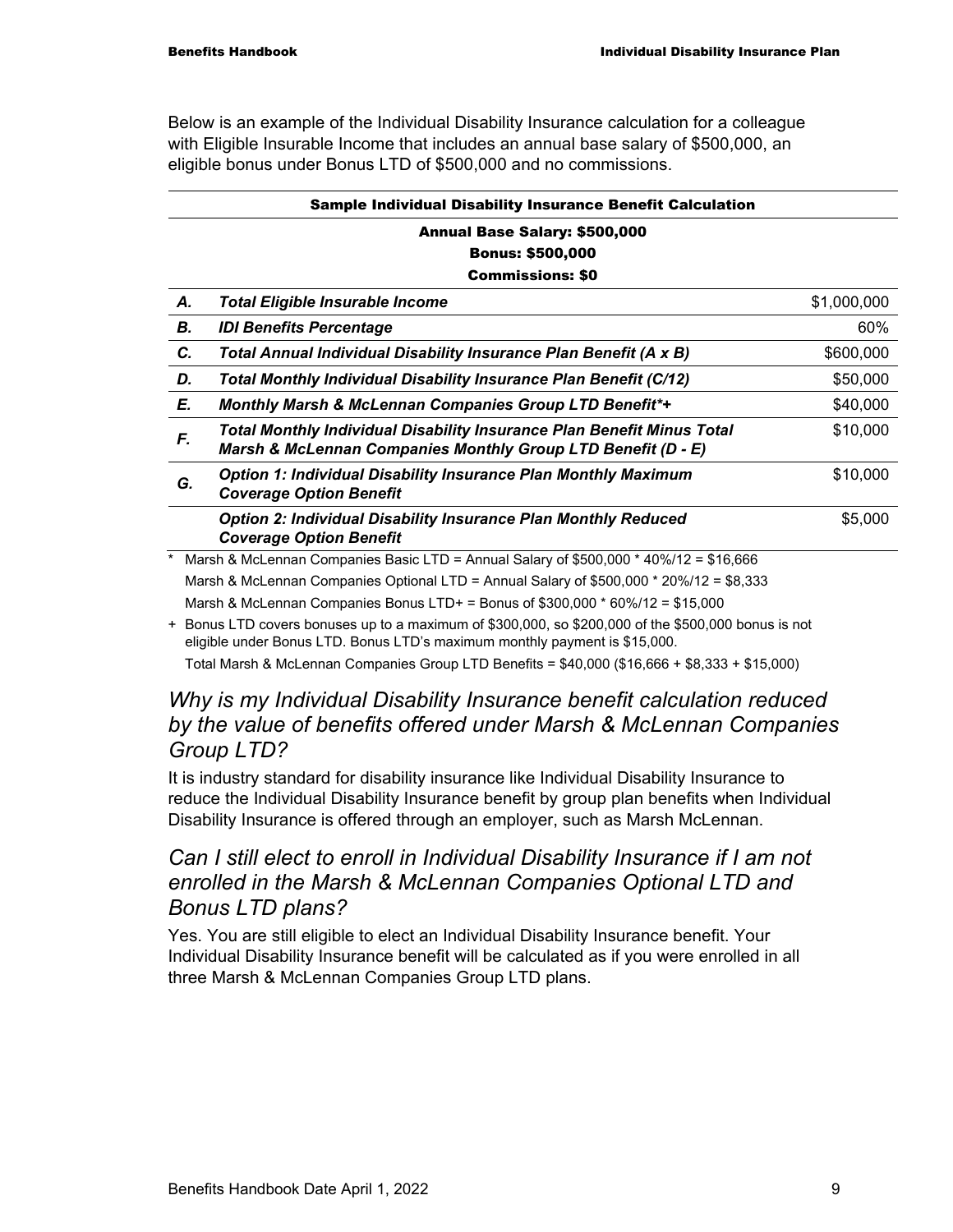#### *Can my Individual Disability Insurance benefit be calculated without a reduction of Marsh & McLennan Companies' Group Optional Long Term Disability and Long Term Disability Bonus Income plans?*

No. The calculation of your Individual Disability Insurance benefit automatically is reduced by the value of benefits offered under Marsh & McLennan Companies Group LTD plans, regardless of whether you participate in the Optional LTD and Bonus LTD plans. The calculation uses a Bonus LTD assumption of an election for coverage of 100% of your bonus.

#### *What factors are taken into consideration for the determination of the Individual Disability Insurance benefit?*

The Individual Disability Insurance benefit is based on age, coverage amount (which is based on your ELIGIBLE INSURABLE INCOME), occupation and tobacco use.

### Disability Explanation

#### *What is the Plan's definition of disability?*

To be considered disabled for Individual Disability Insurance, you must be "totally" disabled in your occupation, which means that you are unable to work in your occupation, not working in any other occupation and are under the care of a physician. Medical certification of DISABILITY is required and you must be under the regular care of a licensed physician who is qualified to treat your condition. You or your doctor may be asked periodically to provide proof of your continuing disability. You may be eligible for benefits if a mental health condition or substance abuse problem prevents you from performing your job. Consult your policy documents for details. As with any disability, you must satisfy the requirements of an eligible disability, and your disability must be approved by the CLAIMS ADMINISTRATOR. Please be advised that the disability definition for Individual Disability Insurance may differ from the definition of disability for the other Marsh & McLennan Companies Group LTD plans.

### **Pregnancy**

#### *Will I receive Individual Disability Insurance Plan benefits if I am pregnant?*

You may be eligible for benefits from the Individual Disability Insurance Plan if your pregnancy, childbirth or any complications prevent you from performing your job for more than six months. As with any DISABILITY, you must satisfy the requirements of an eligible disability, and your disability must be approved by the CLAIMS ADMINISTRATOR.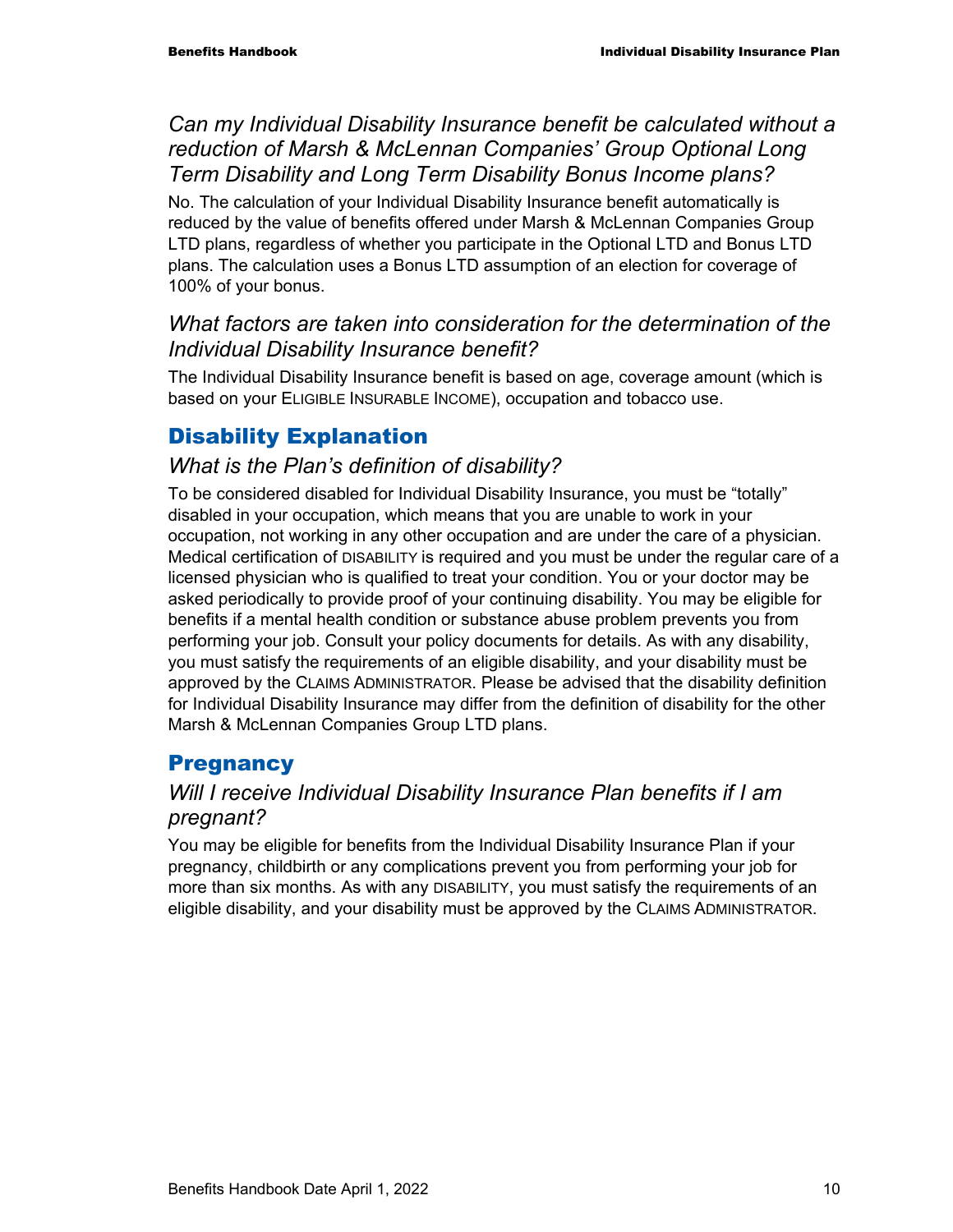#### Mental Health and Substance Abuse

#### *Mental Health*

#### *Can I receive benefits from the Individual Disability Insurance Plan if I have a mental health condition?*

You may be eligible for benefits from the Individual Disability Insurance Plan if your mental health condition prevents you from performing your job. As with any DISABILITY, you must satisfy the requirements of an eligible disability, and your disability must be approved by the CLAIMS ADMINISTRATOR.

There is a two year maximum benefit for mental health conditions, if not hospitalized.

#### *Are benefits limited for mental health conditions?*

If you become disabled (as determined by the Claims Administrator) because of a mental health condition that results from any cause, then, subject to all other Plan provisions, benefits will be payable:

- only for so long as you are confined in a hospital or other place licensed to provide medical care for the disabling condition; or
- when you are not so confined, a total of 24 months (excluding the 180 day ELIMINATION PERIOD) for all such disabilities during your lifetime.

Mental health condition means any psychological, behavioral or emotional disorder or ailment of the mind, including physical manifestations of psychological, behavioral or emotional disorders, but excluding demonstrable, structural brain damage.

#### *Substance Abuse*

#### *Can I receive benefits under the Individual Disability Insurance Plan if I have a substance abuse problem?*

You may be eligible for benefits from the Individual Disability Insurance Plan if your substance abuse problem prevents you from performing your job. As with any DISABILITY, you must satisfy the requirements of an eligible disability, and your disability must be approved by the Claims Administrator.

There is a two year maximum benefit, if not hospitalized.

#### *Are benefits limited for substance abuse?*

If you become disabled (as determined by the Claims Administrator) because of alcoholism or the non-medical use of narcotics, sedatives, stimulants, hallucinogens, or any other such substance then, subject to all other Plan provisions, benefits will be payable:

- only for so long as you are confined in a hospital or other place licensed to provide medical care for the disabling condition; or
- when you are not so confined, a total of 24 months (excluding the 180 day ELIMINATION PERIOD) for all such disabilities during your lifetime.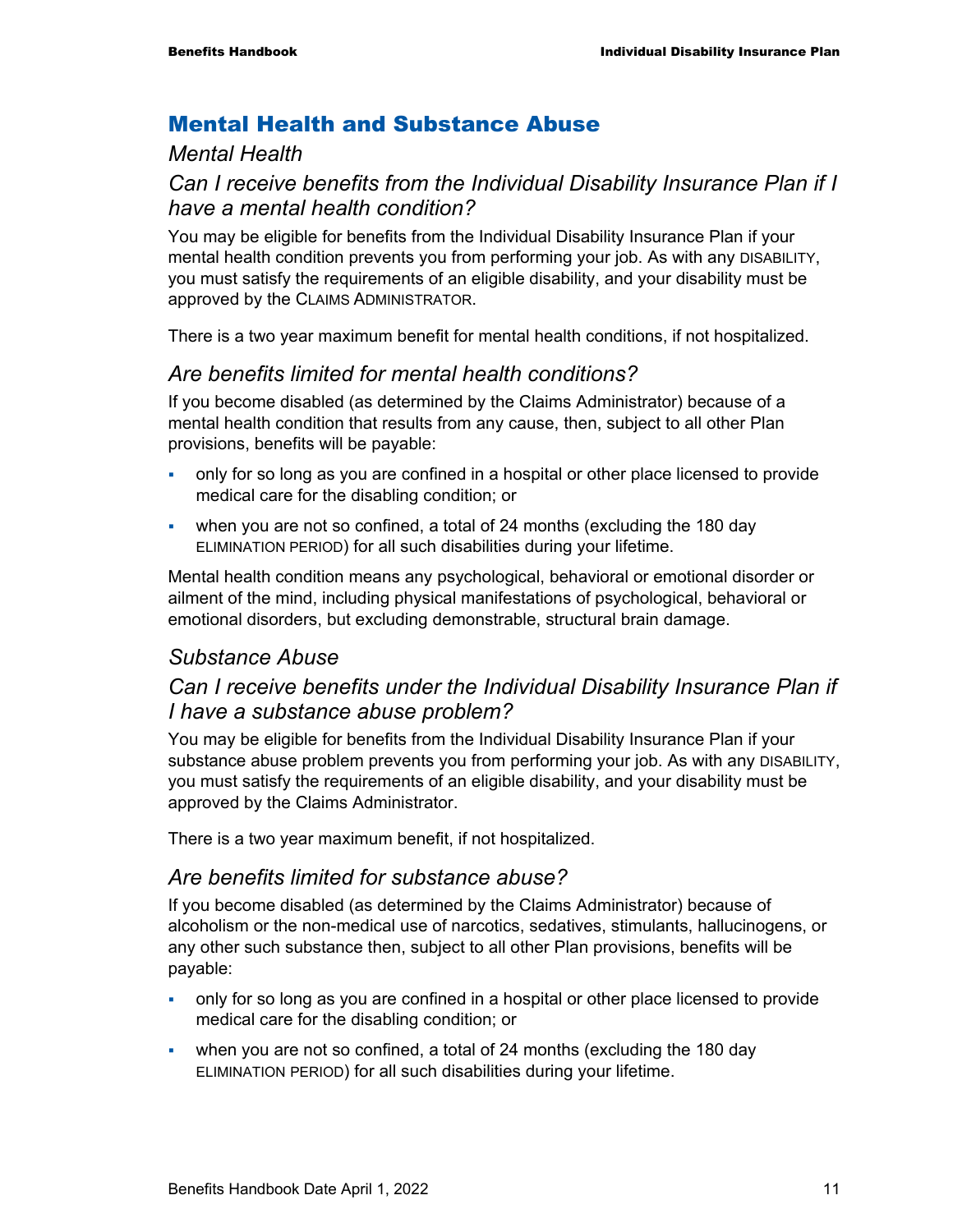#### *What is the Catastrophic Disability Benefit?*

The Catastrophic Disability Benefit provides a MONTHLY BENEFIT in addition to the base policy benefit in the event of certain catastrophic disabilities that are likely to increase your living expenses. A Catastrophic Disability is defined as the loss of two or more Activities of Daily Living, including bathing, dressing, eating, toileting, continence and transferring; cognitive impairment; or presumptive disability (the total and permanent loss of hearing, sight, speech or the use of two limbs.

#### **Exclusions**

#### *Are there any restrictions or exclusions?*

Yes. No benefit is paid for:

- disabilities not treated by a licensed physician who is qualified to treat your condition
- **i** intentionally self-inflicted injuries
- disabilities as a result of declared or undeclared war or act of war
- disabilities as a result of the commission of a felony.

## Returning to Work Benefits

#### *What is the Rehabilitation Benefit?*

The Rehabilitation Benefit can help you regain your self-sufficiency as soon as possible. While you are disabled and receiving benefits, the Individual Disability Insurance Plan may pay rehabilitation expenses not covered by other benefits.

#### *What is the Work Incentive Benefit?*

The Work Incentive Benefit, a feature of the residual disability benefit, provides when you return to work on a part time basis, short-term MONTHLY BENEFITs during the first twelve months of a compensable residual disability. These short term incentive benefits are equal to the difference between your pre-disability earnings and your current earnings, for up to 100% income replacement subject to the maximum benefit amount.

#### *What is the Residual Disability Benefit?*

The Residual Disability Benefit is a benefit that pays when you come back to work but are still unable to perform some job duties and incur a loss of earnings of at least 20%.

#### *What is a Recovery Benefit?*

The Recovery Benefit provides a benefit for up to one year if you fully recover, return to full-time work in your occupation but you continue to lose earned income due to your prior DISABILITY. This benefit is paid while you re-establish your earnings base. The amount you are paid is based on the percentage of earnings you lose.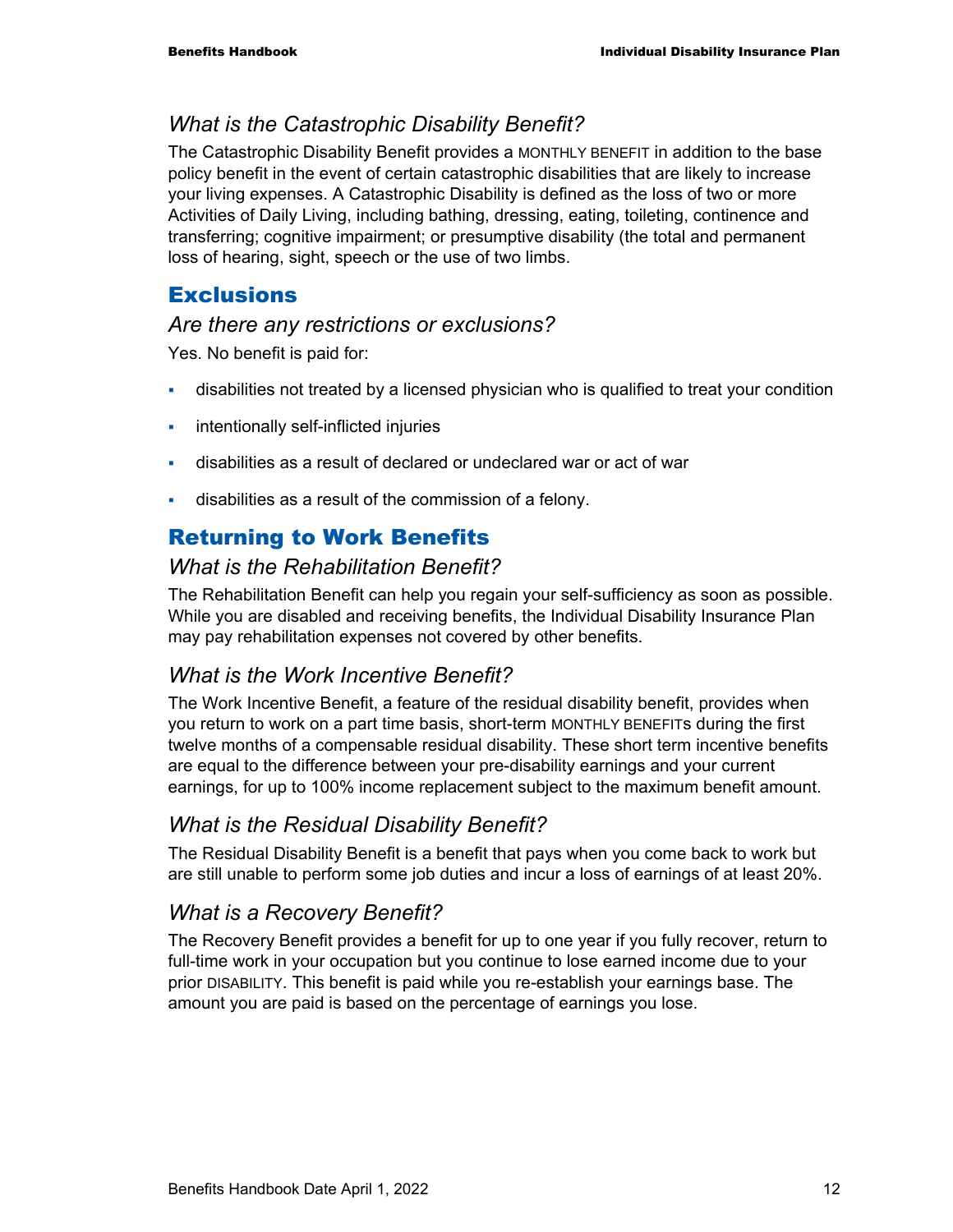#### *What happens to my Individual Disability Insurance benefit if I return to work part-time?*

If you are able to return to work part-time and experience at least a 20% reduction of income due to your disability, a partial benefit will be paid in proportion to the reduction in your income.

## Disability Payment Details

#### *How are Individual Disability Insurance Plan benefits paid determined?*

Individual Disability Insurance Plan benefits are paid by the CLAIMS ADMINISTRATOR on a monthly basis.

#### *Maximum Benefit*

The Plan's maximum benefit amount is \$15,000 per month.

### Getting Paid

If you elect this coverage and qualify for long term disability benefits, your payments will begin under the Individual Disability Insurance Plan 180 days after the date you were disabled provided you meet all other plan requirements.

### *Benefits Payment Method*

MONTHLY BENEFITs are paid by the CLAIMS ADMINISTRATOR by either check or direct deposit to a bank account you designate.

#### *Payment Period*

Your payments will end on the earliest of the following:

- you cease to be disabled (as determined by the Claims Administrator)
- you die
- you reach age 65 (if your birthday is on the first of the month. Otherwise, payments continue until the end of the month in which you reach age 65.), unless you become disabled on or after age 61 (see the "Benefit Schedule Based on Age" on page 14 for details)
- you reach the DISABILITY benefit limit for mental health and/or substance abuse.

#### *Payment Period Exceptions*

There are exceptions to the normal payment period if:

you become disabled on or after age 62.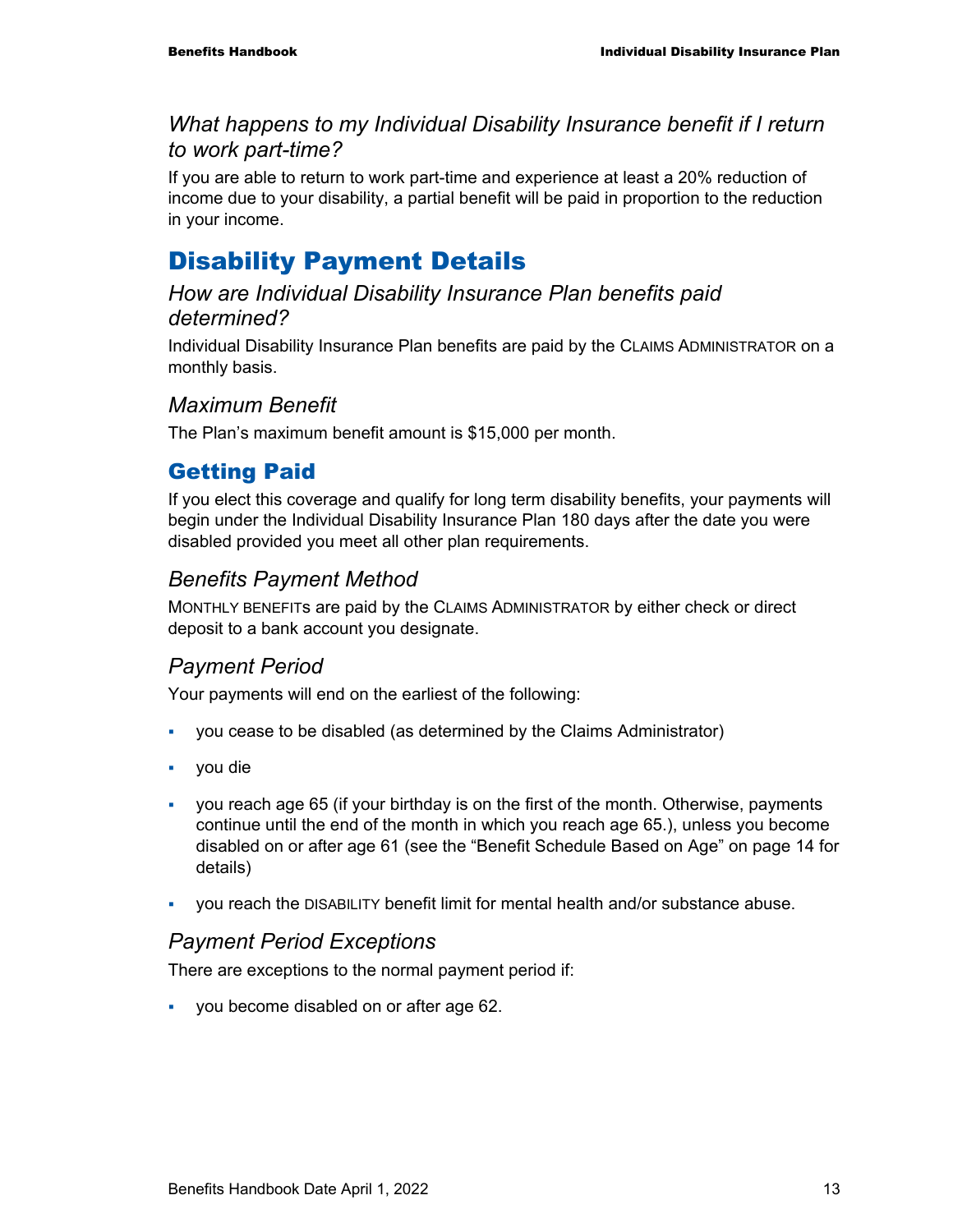### *Benefit Schedule Based on Age*

#### *How long are benefits paid if I become disabled on or after age 61?*

Provided you meet the Individual Disability Insurance eligibility requirements, if you become disabled on or after age 61, benefits will be paid according to the schedule below (based on your age at the time you became disabled):

- age 61 but before age 62, benefits will be paid up to a maximum of 4 years
- age 62 but before age 63, benefits will be paid up to a maximum of  $3\frac{1}{2}$  years
- age 63 but before age 64, benefits will be paid up to a maximum of 3 years
- age 64 but before age 65, benefits will be paid up to a maximum of  $2\frac{1}{2}$  years
- at or after age 65, but before age 75, benefits will be paid up to a maximum of 2 years
- at or after age 75, benefits will be paid up to a maximum of 1 year.

## Other Sources of Disability Benefits

#### *What impact does receiving other disability income benefits have on my Individual Disability Insurance Plan benefit?*

Your Individual Disability Insurance Plan benefit is not reduced by any disability income you receive (other than as described for the reduction for the value of benefits offered under the Marsh & McLennan Companies Group LTD plans), such as Social Security. You receive the full benefit as described in your policy.

#### *Can I receive LTD benefits under the Marsh & McLennan Companies Group LTD plans at the same time as my Individual Disability Insurance benefits?*

Yes, if you are approved by the CLAIMS ADMINISTRATOR of Marsh & McLennan Companies Group LTD plans. Your Individual Disability Insurance benefit will pay in addition to any benefits under the Marsh & McLennan Companies Group LTD plans. Whether or not you are enrolled in Optional LTD or Bonus LTD, your Individual Disability Insurance benefit will be reduced by the value of the benefits offered under Optional LTD and Bonus LTD.

## Filing a Claim

#### *How do I file a claim?*

When it is anticipated that you may be eligible for payments from the Individual Disability Insurance Plan once you have been disabled for more than four months, contact Unum at +1 888 226 7959, any business day, 8:00 am through 8:00 pm ET to start the claim process with Unum.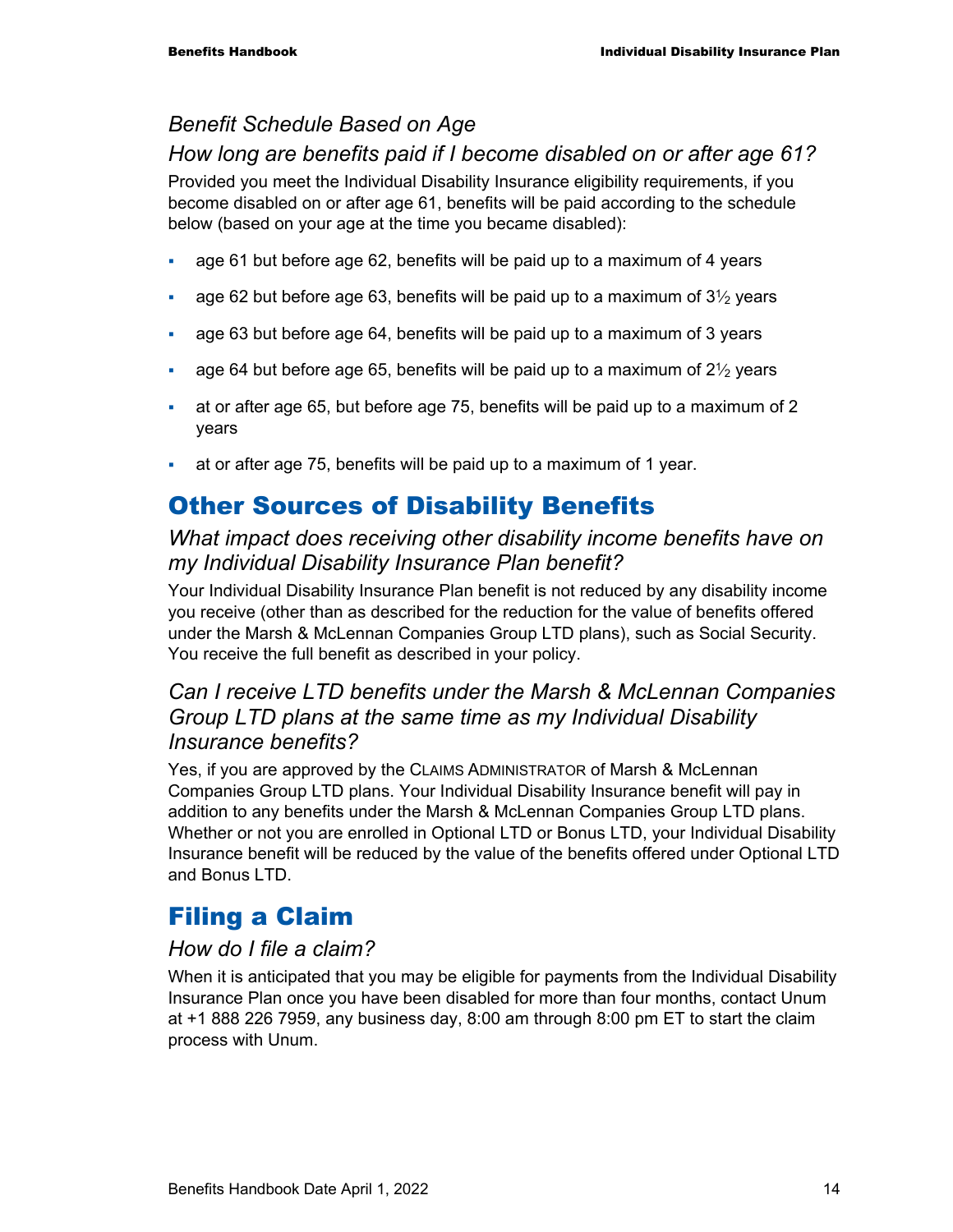#### *Who decides if I am eligible to receive a disability benefit payment?*

The CLAIMS ADMINISTRATOR has full discretion and authority to determine eligibility to receive BENEFIT PAYMENT under the Plan. Please see the *Administrative Information* Section for more information.

The Administrative Information Section describes special rules, procedures and deadlines that apply to appeals of benefit determinations and denied claims, and your special legal rights under ERISA.

## **Glossary**

#### ACTIVELY-AT-WORK

You are "Actively-At-Work" if for 90 days prior to and including the application date, you must (1) not have missed one or more days of work or been homebound or admitted to a medical facility due to injury or sickness, and (2) not have had any restrictions or limitations to the ability to work on a full time basis due to injury or sickness.

#### BENEFIT PAYMENT

The benefit payment is the amount stated in your individual disability insurance policy.

CLAIMS ADMINISTRATOR

Unum The Benefits Center P.O. Box 100262 Columbia, SC 29202-3262

Phone: +1 888 226 7959 (Monday through Friday 8:00 am – 8:00 pm ET)

Fax: +1 866 562 4794

Email: benefitsintake@unum.com

www.unum.com/claims

#### COVERAGE OPTIONS

The Plan offers two coverage options: (1) maximum coverage option of 60% of monthly ELIGIBLE INSURABLE INCOME to a maximum of \$15,000 per month, (2) 50% of your maximum monthly Individual Disability Insurance benefit amount.

The calculation of the Individual Disability Insurance benefit payable to you upon a disability is automatically reduced by the value of benefits offered under the Marsh & McLennan Companies Basic Long Term Disability Plan (Basic LTD), Optional Long Term Disability Plan (Optional LTD) and Long Term Disability Bonus Income Plan (Bonus LTD), **regardless of whether you participate in the Optional LTD and Bonus LTD plans.** 

COVERED BENEFIT AMOUNT

The covered benefit amount is the amount of benefit in force at the time of disability.